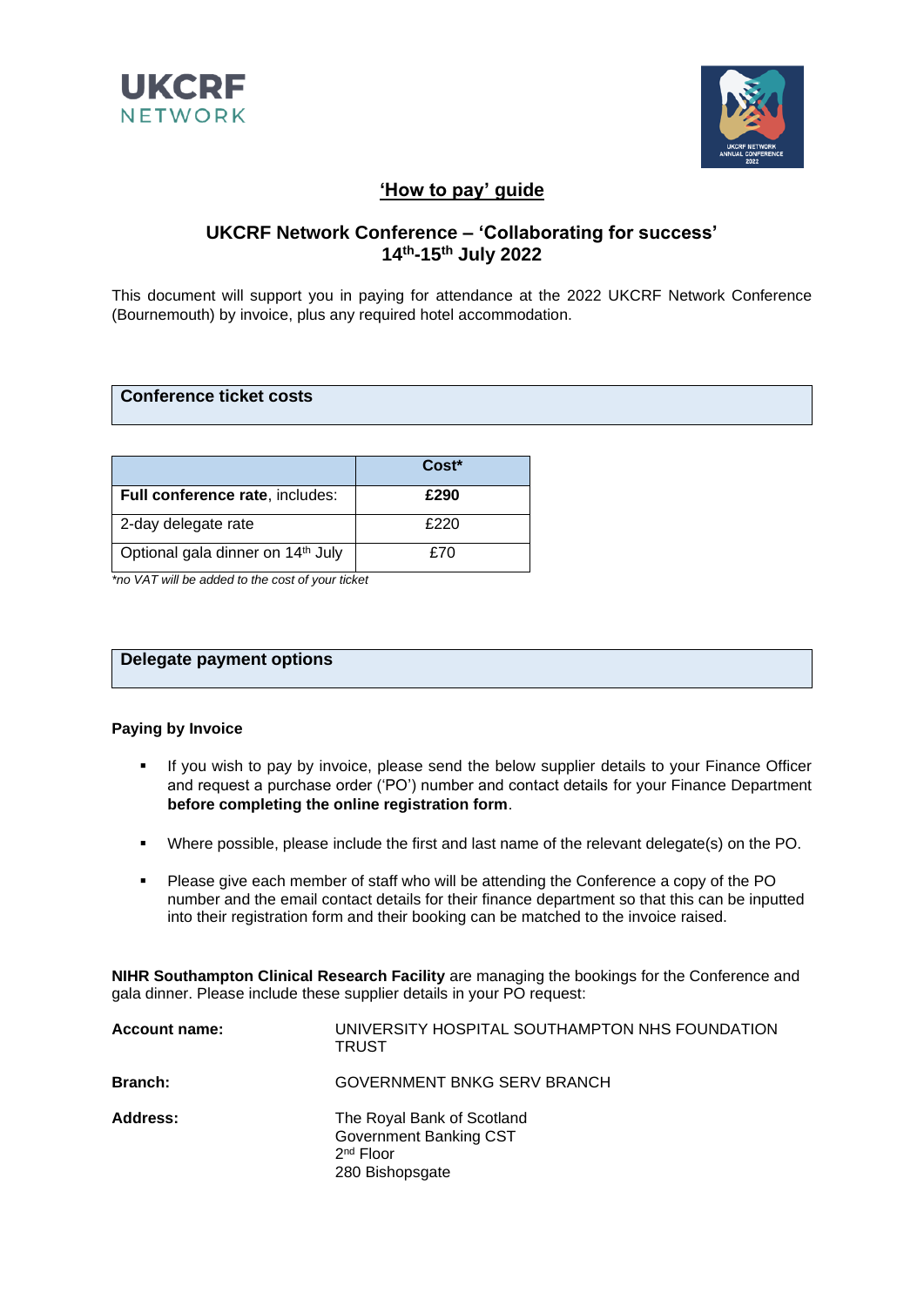



|                        | London, EC2M 4RB       |  |
|------------------------|------------------------|--|
| <b>Account number:</b> | 10003681               |  |
| Sort code:             | 60-70-80               |  |
| <b>IBAN:</b>           | GB91NWBK60708010003681 |  |
| SWIFT:                 | NWBKGB2L               |  |

#### **Paying by credit card**

▪ Please follow the instructions for credit card payment on the [Conference registration page](https://bebres.bzon.uk/nihr-ukcrf-delegate-registration/)*.*

# **Conference registration**

- **[Click here](https://bebres.bzon.uk/nihr-ukcrf-delegate-registration/) to access the Conference registration form.**
- Please note that every delegate will be required to complete a separate registration form (bulk registrations are not available). This helps to ensure each delegate enters their individual dietary and/or access needs and select their workshop session choices.
- Once delegates have completed the registration form a confirmation email will be sent to the email address supplied.
- **.** If you do not receive the confirmation email please your IT department, as it may have been blocked.

### **Accommodation**

- [Click here to access the hotel booking page,](https://bebres.bzon.uk/event/nihr-ukcrf-network-conference-2022/) where you can browse nearby hotels and enjoy reduced room rates.
- A credit card number and expiry date are required to secure a hotel room only (no CVV number is required – your card will not be charged at this stage). Guests can pay the hotel directly on arrival / departure OR:
- Guests can request a Pro Forma invoice to be sent to the hotel around 6 weeks before checkin. This can be emailed to them, or a supplied Finance contact, to receive the invoice. The invoice can therefore be paid in advance by NHS Finance, removing any need for payment by credit card.
- Accommodation bookings can be made individually or as a group.

| <b>Any questions?</b> |  |
|-----------------------|--|
|                       |  |
|                       |  |